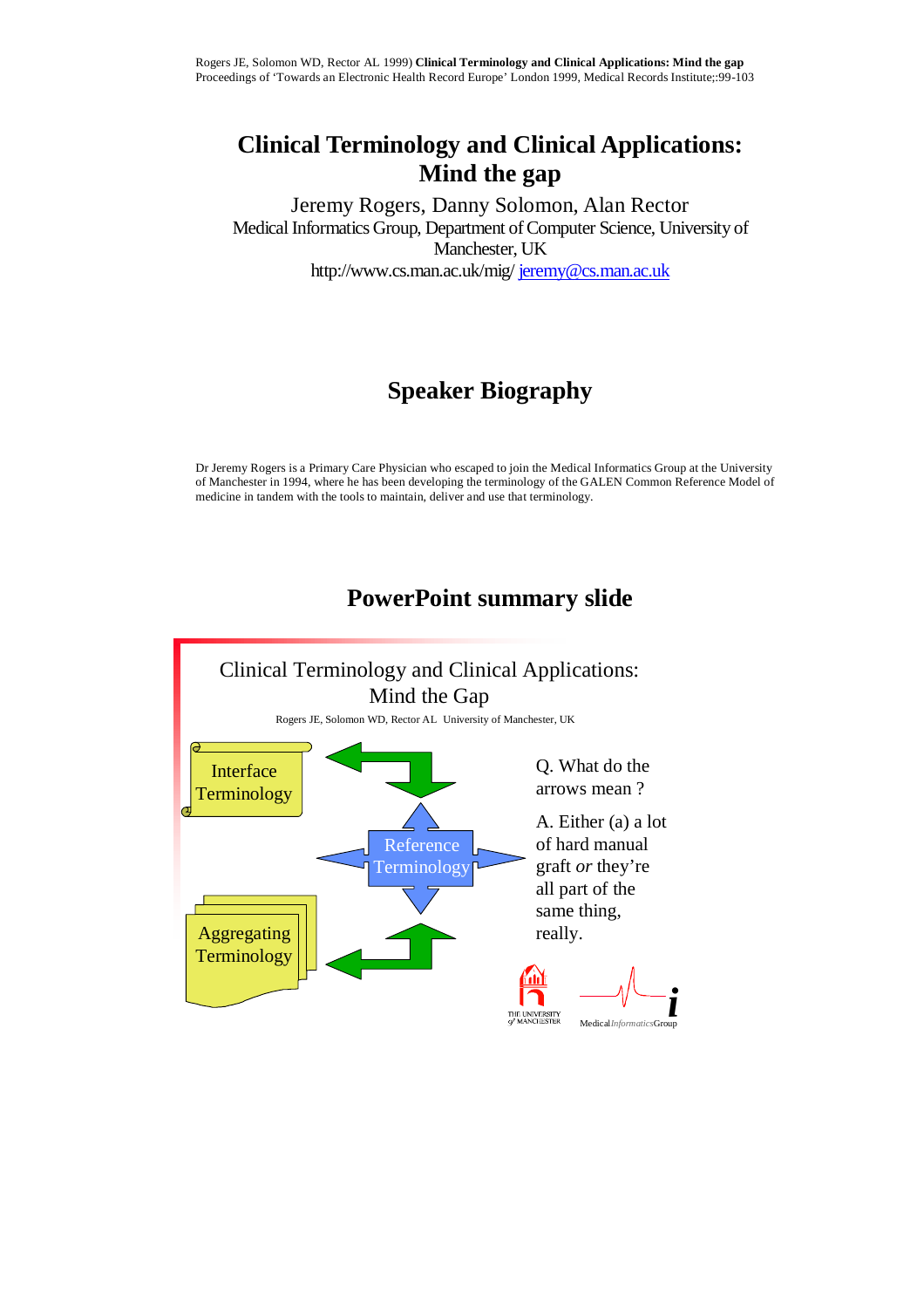### **Clinical Terminology and Clinical Applications: Mind the gap**

### Jeremy Rogers, Danny Solomon, Alan Rector Medical Informatics Group, Department of Computer Science, University of Manchester, UK

http://www.cs.man.ac.uk/mig/ jeremy@cs.man.ac.uk

*Abstract: 'Reference terminologies' are being developed as entities distinct from those optimised for data capture ('interface terminologies') or for secondary data analysis ('reporting terminologies'). Interchange of data between these alternative representations is necessary. As medical terminology representation adopts compositional techniques, new mechanisms become available and necessary to achieve this data transformation. These suggest a formal relationship can exist between reference and other kinds of terminologies, such that they should no longer be considered independent entities but formal transformations of each other.* 

**Keywords:** terminology galen workstation interface coding mapping

#### **Introduction**

An integrated environment to support the clinician across all aspects of the clinical task – the clinical workstation – has been postulated but has proved empirically difficult to build or even to specify. Hospital information systems support management functions, but use of computers by clinicians for clinical functions remains the exception rather than the rule.

A major component of the clinical workstation is expected to be the electronic patient record, whose functionality aims to at least duplicate and preferably to improve upon that offered by the existing paper-based record. However, many of the anticipated improvements over paper appear to require more sophisticated manipulation of the computerbased record than is currently possible. To a great extent we believe these difficulties arise because of limitations inherent in the medical terminology representations used to obtain, store and analyse the content of the medical record.

A recent development, in discussions relating to the broader requirements of clinical workstations and terminology, is the notion of different kinds of clinical terminologies - usually designated by reference to the functionality they aim to support. This paper examines specifically the notions of 'reference', 'reporting' and 'interface' terminologies, and describes our understanding of the nature of the gaps between them.

#### **Limitations of traditional terminologies**

The particular hierarchical structures and content of traditional clinical terminologies are optimised primarily to support post-processing of the record for secondary statistical purposes: for reporting and/or retrieval. Correspondingly they are less well suited to supporting the interface functionality required by the primary user of the clinical workstation and the data it captures: the clinician.

Schemes such as ICD, READ, ICPC and SNOMED International [Cot93,Pri96,WHO77] are used, substantially unaltered, in many clinical systems as the means by which the primary user enters the clinical record. The clinician's overall expressivity in this task is determined both by the scope and granularity of the available fixed term list and by the extent to which the navigational structure of the terms supports the process of recording more than one relevant term.

In use, however, this approach increasingly fails to satisfy the intended users. The stresses become most evident when the scope of a scheme is extended to support multiple different kinds of users: as the term set grows it quickly loses focus for any one user, and the original technical conflation of functionality makes further local configuration to restore end-user focus very hard.

This paper suggests that terminology systems can be characterised according to three different functional criteria:

- *Reference* representation of the concepts underlying the terms
- *Interface* how the terms are used and expressed in the process of care
- *Reporting* how the terms are grouped for statistical, management and other secondary information purposes including decision support

Understanding the differences between these and making them explicit is a prerequisite for developing effective terminologies. Transforming between the three is a central task of any overall clinical system.

#### **Interface Terminologies**

Clinical System builders have responded to user complaints regarding limited expressivity by developing new styles of data entry interface that are variably independent of traditional clinical terminology. At one extreme, free text entry has always been available and is now increasingly coupled with inexpensive voice recognition software.

Other suppliers have developed *proprietary* term sets for use in structured data entry interfaces. These are tailored and structured to specific user groups and clinical tasks, as opposed to being another superset of all user requirements.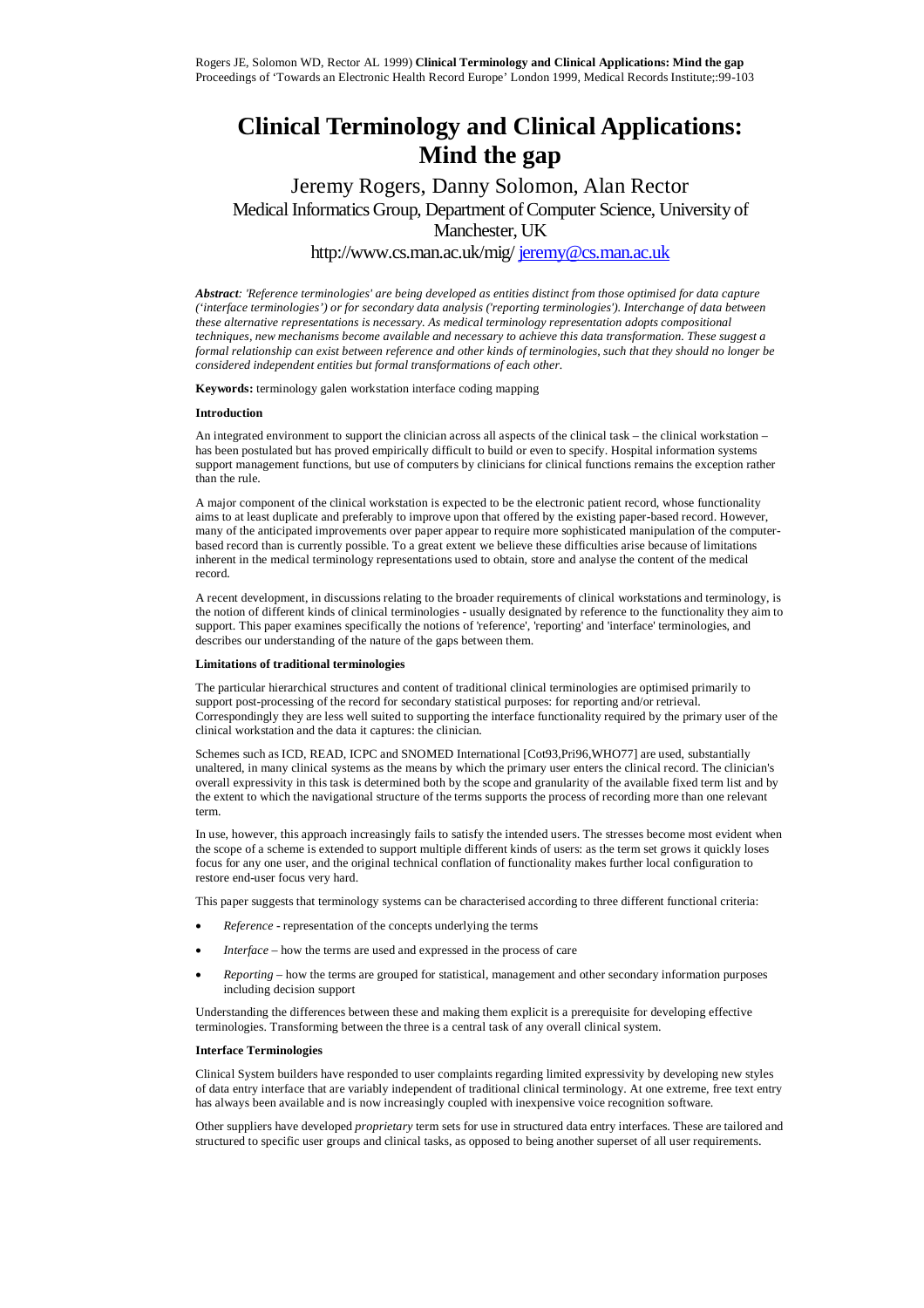Rogers JE, Solomon WD, Rector AL 1999) **Clinical Terminology and Clinical Applications: Mind the gap** Proceedings of 'Towards an Electronic Health Record Europe' London 1999, Medical Records Institute;:99-103

Typical examples in the academic field are ORCA [Van97] and PEN&PAD [Kir96] and in the commercial field MEDCIN and the terminologies behind clinical systems such as those of Purkinje, MedicaLogic, HBOC and Clinergy.

The special knowledge required in an interface terminology concerns how clinicians usually organise information in different clinical situations and settings – for example, what constitutes a 'cardiac examination' for a young healthy patient in general practice as opposed to an elderly patient on admission to a geriatric ward? Such clinical priorities clearly influence the final documentation result, but in a computer-based system ease of access may be an additional influence – what is easy to enter quickly and routinely?

Data entry, of course, is not the whole story: review of data already entered is also an issue. Clinicians prefer not to see the entire electronic medical record and expect instead either a summary presentation or, ideally, a display of only the information relevant to the current clinical context. In this respect the interface terminology must also support the interface in determining what information from the record the clinician will most likely want to see.

Proprietary interface terminologies therefore set out to improve ease of access for the clinician – both when entering data and when reviewing the record later. However, different clinicians have different ideas of what should be easy to enter or review. Suppliers who have adopted the proprietary interface approach informally report being under pressure from their users to support a continuum of slightly different interface terminologies.

#### **Reporting Terminologies**

Improvements in interfaces for primary data capture - whether through proprietary controlled interface terminologies or by completely uncontrolled ones (voice or free text input) - are made at the expense of the secondary data uses. For example, automatic exchange of structured data between different supplier systems is often achieved only by printing the record onto paper at the source and then manually re-coding it at the destination.

Equally, the analysis of recorded data (e.g. for statutory central data returns or local decision support) can not usually be achieved within the interface terminology itself. This is because interface terminologies typically do not contain the kinds of abstraction used by statisticians (e.g. ICD-9-CM Diii Endocrine, Nutritional and Metabolic Diseases and Immunity Disorders) or by decision support algorithms (e.g. anti-anginal preparation; gastrointestinal disturbance). Consequently it is generally necessary to convert or otherwise map all of the data captured in an interface terminology to alternative representations where such analysis is possible.

#### **Reference Nomenclatures, Reference Models, and Language**

Mapping between terminologies is hard. As a solution to the growing mapping burden, the notion of a single universal reference terminology has been postulated: an all-encompassing superset representation that either links to every reporting and interface terminology or that supports most of the useful interface or analytic functions within its own structure. If such an object could be constructed, it might no longer be necessary to map interface terminologies to each other for purposes of data exchange or to map them to multiple reporting or analytic representations. Each interface terminology would instead maintain one set of mappings only – to the universal reference terminology – and via this gain access to any other representation.

Three techniques to construct a reference terminology have been tried, and we characterise their results as a reference nomenclature, a reference classification, and a reference model.

UMLS [McC90] sought to provide a universal catalogue and at least approximate cross mappings between the major reporting terminologies. It is really most easily understood as a 'reference nomenclature', a universal registry of 'concept unique identifiers' (CUIs) and corresponding 'lexical unique identifiers' (LUIs). Its strength is its comprehensiveness; its weaknesses are the weakness of the individual terminologies of which it is constructed. Details required for clinical care are more often than not missing, although as UMLS moves to incorporate the results of HL7 and more recent developments in SNOMED and Read this is becoming less true.

SNOMED-International and the UK Clinical Terms (Read Codes) Versions 2 and 3, represent attempts to develop terminologies which are the union of all existing codes – what we describe as 'reference classifications'. Both have internal structure, but both are fundamentally enumerated terminologies – long lists of terms organised manually into structures according to principles that are neither explicitly stated nor represented. Neither scheme has been as successful as their originators hoped.

More recent quests for a reference terminology have employed compositional terminologies underpinned by a formal logical model: SNOMED-RT [Spa98] and GALEN [Rec99]. Compositional techniques fundamentally aim to represent an infinity of arbitrarily complex terms by means of structured collections of more basic terms, of which there is a finite set. They use formal rules to classify the composed terms into a multi-hierarchical structure. The Clinical Terms (Read Codes) V3 represent an enumerated/compositional hybrid.

The implied term-space for a fully compositional scheme - the set of all possible combinations - is typically enormous, and this is what makes the scheme much more expressive than traditional enumerative schemes. However, because the term space is so large, it is not possible to pre-enumerate all possible term combinations in a compositional scheme. Such schemes must therefore choose whether to be pre-coordinated or post-coordinated. In pre-coordinated schemes, only a selected subset of all possible compositions are constructed in a fixed list. In this respect the result is essentially a very well constructed reference classification. In post-coordinated systems, concepts may be composed 'on the fly' and then classified subsequently and dynamically. Such post-coordinated schemes retain the full expressivity of the compositional approach, and in so doing have the potential to be what we characterise as a 'reference model': data transformation is achieved not by reference to pre-coordinated static look-up tables – a giant traveller's phrasebook – but by dynamic reference to a shared set of much more basic concepts and a model of how they interact.